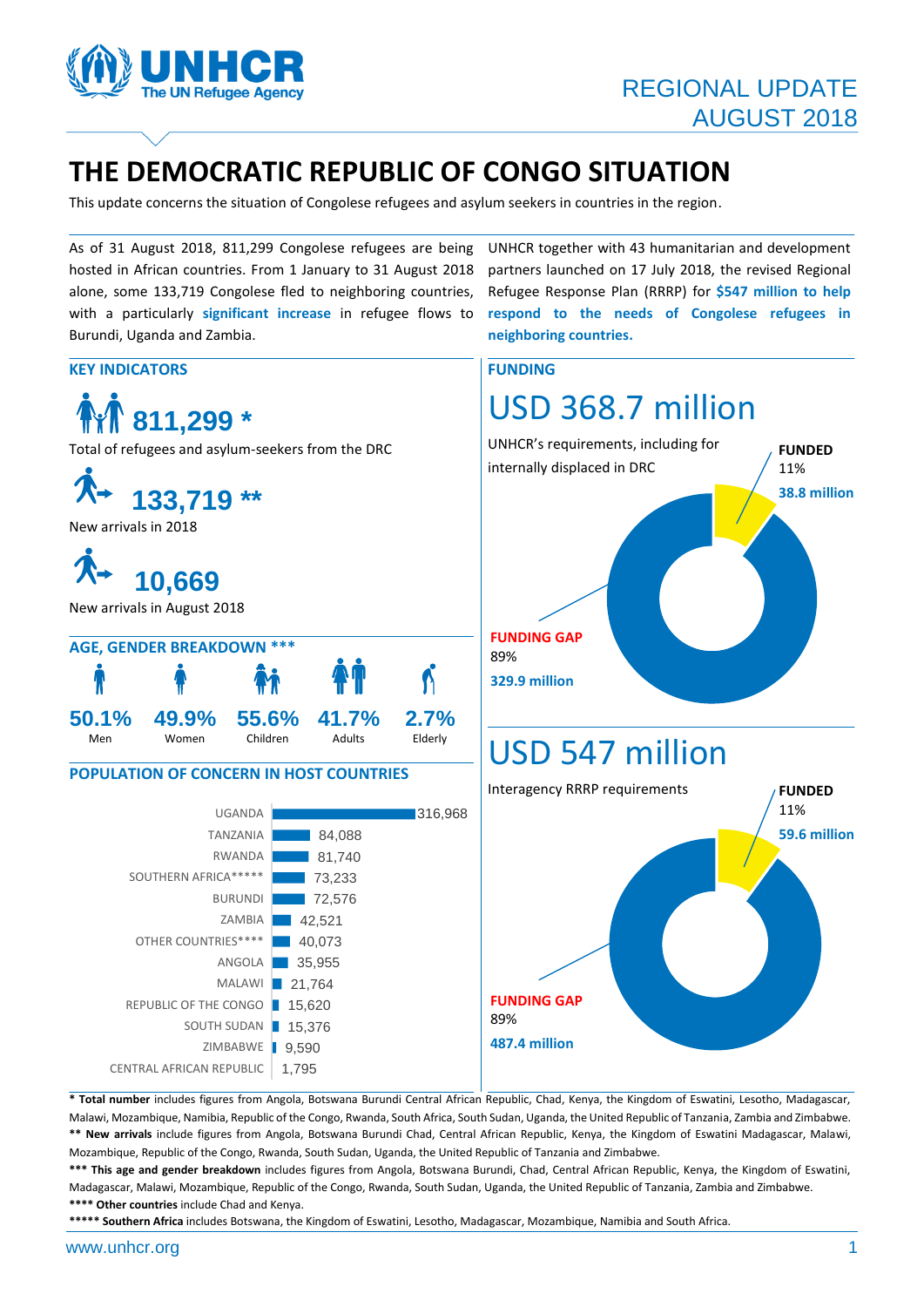



#### **NUMBER OF REFUGEES & ASYLUM-SEEKERS** in countries of asylum as of the end of August 2018

Creation date: 31 August 2018 Sources: UNHCR - Kinshasa Feedback: codkidrcim@unhcr.org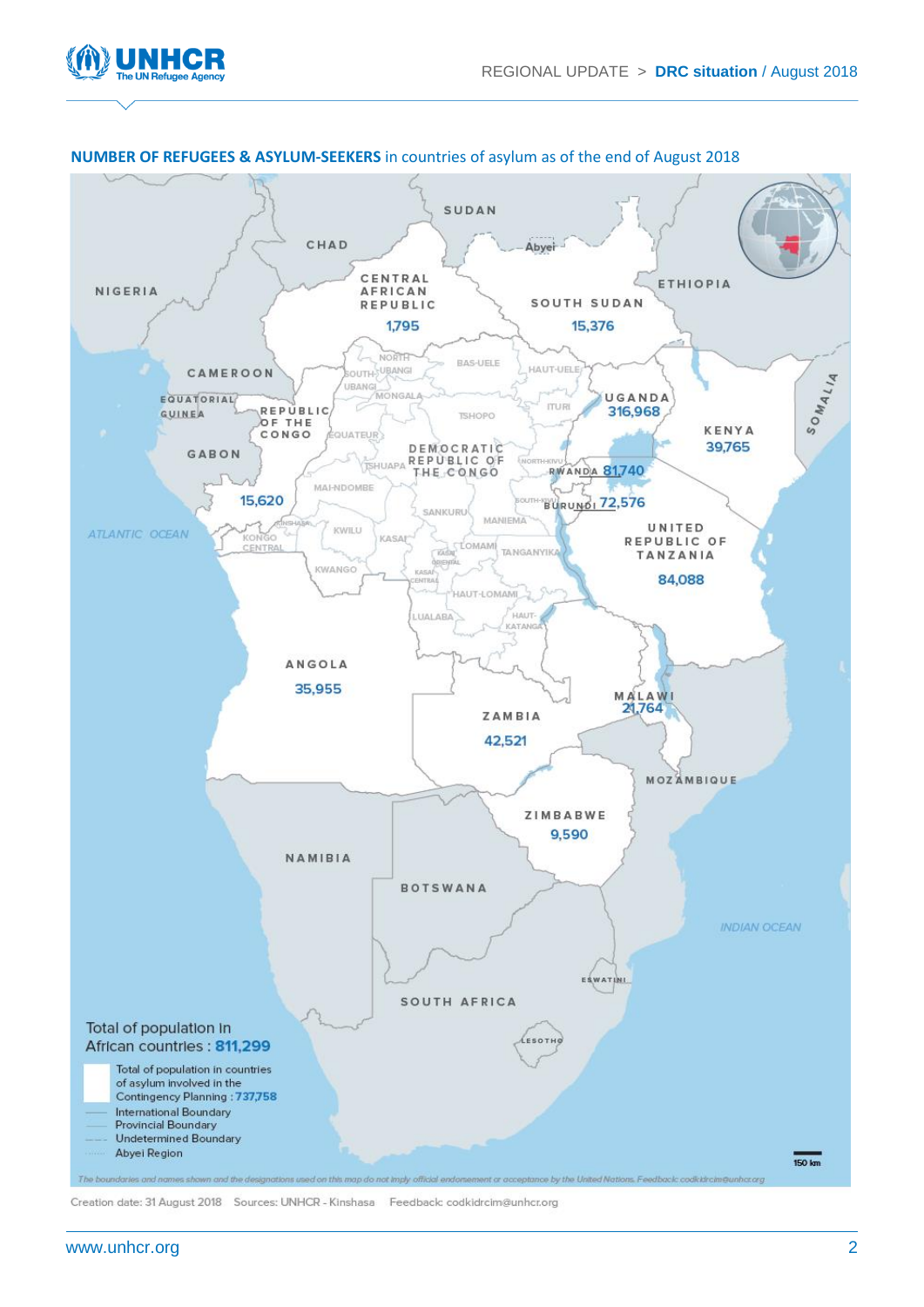

# Regional Highlights and Operational Context

- A total of **811,299 Congolese refugees and asylum-seekers** are being hosted in countries in Africa, which have generously maintained an open door policy in granting asylum to old and new asylum seekers.
- The security conditions in the DRC, especially in the eastern and central provinces, remains volatile with sporadic outbreaks of violence leading to displacement of civilians within the country, and across borders to neighboring countries. This has placed the DRC refugee population **among the ten largest in the world**.
- UNHCR received **\$38.8 million** for the DRC situation, representing **only 11 per cent** of the total requirements for 2018.
- The interagency Regional Refugee Response Plan for the DRC situation has received **\$59.6 million**, representing **only 11 per cent** of the total requirements for 2018.



*The above map includes figures from Angola, Botswana, Burundi, Chad, Central African Republic, Kenya, the Kingdom of Eswatini, Madagascar, Malawi, Mozambique, Republic of the Congo, Rwanda, South Sudan, the United Republic of Tanzania, Zambia and Zimbabwe.*

#### **PROVINCES OF ORIGIN** of Congolese Refugees **TYPE OF SETTLEMENT** In Countries Of Asylum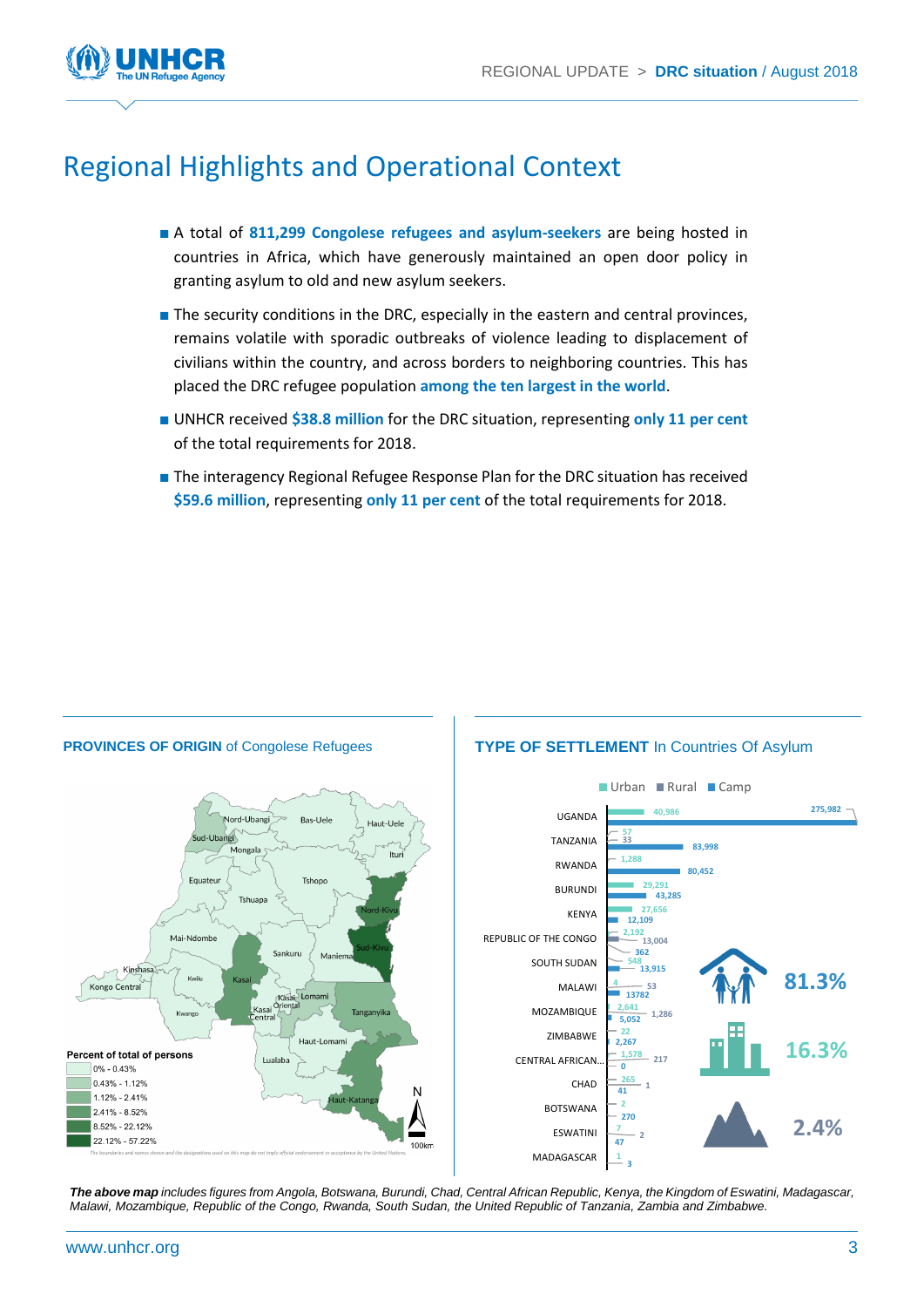**OCCUPATION OF REFUGEES**



**EDUCATION LEVEL OF REFUGEES** 

#### Number Of Persons Per Level Number Of Persons By Type Of Occupation 267,124 39,421 32,390 30,873 30,664 29,848  $27,269$ 19,292 19,037  $18,307$ 16,132 15.345 13,514 13,317  $12,730$ 9,464 4,974 2,865 1,631 1,366 771 No education 6 years (or Grade 6) 1 year (or Grade 1) 2 years (or Grade 2) 3 years (or Grade 3) 4 years (or Grade 4) 5 years (or Grade 5) 12 years (or Grade 12) Kindergarten 9 years (or Grade 9) 8 years (or Grade 8) 7 years (or Grade 7) 10 years (or Grade 10) University level Unknown 11 years (or Grade 11) 13 years (or Grade 13) Technical or vocational 14 years (or Grade 14) Informal education Post university level 147,559 83,994 73,995 69,074 45,851 35,171 26,785 23,320  $13,769$ 3,919 2,987 1,901 1,559 1,337 1,179 754 461 460 428 382 359 351  $227$ Student No occupation Farmers (crop and vegetable) Subsistence farmers and fishermen Housekeepers (including… Hairdressers, barbers, beauticians… Tailors, dressmakers and hatters Fishermen Business professionals Religious professionals Farm-hands & labourers Salespersons Sales… Dairy and livestock producers Primary education teachers Secondary education teachers Street food vendors Mixed-corp growers General managers (own or small… Bricklayers and stonemasons Sales representatives/ merchant/… Business services agents and… Domestic helpers and cleaners

#### **NUMBER OF PERSONS WITH SPECIFIC NEEDS**  Per Country of Asylum

6,217 7,077 15,660

**7.4%** Of the total refugee population

19,632

## **NUMBER OF PERSONS WITH SPECIFIC NEEDS**



*\* Sexual and Gender Based Violence (SGBV)*

*The above charts include figures from Botswana, Burundi, Central African Republic, Chad, the Kingdom of Eswatini, Kenya, Malawi, Mozambique, Republic of Congo, Rwanda, South Sudan, the United Republic of Tanzania and Zimbabwe.*

Central African Republic

Republic of the Congo

Eswatini

Botswana

Zimbabwe

Malawi South Sudan Tanzania Kenya Rwanda Burundi

53 102 210 953 1,003  $1,199$ 1,493 2,739 3,714

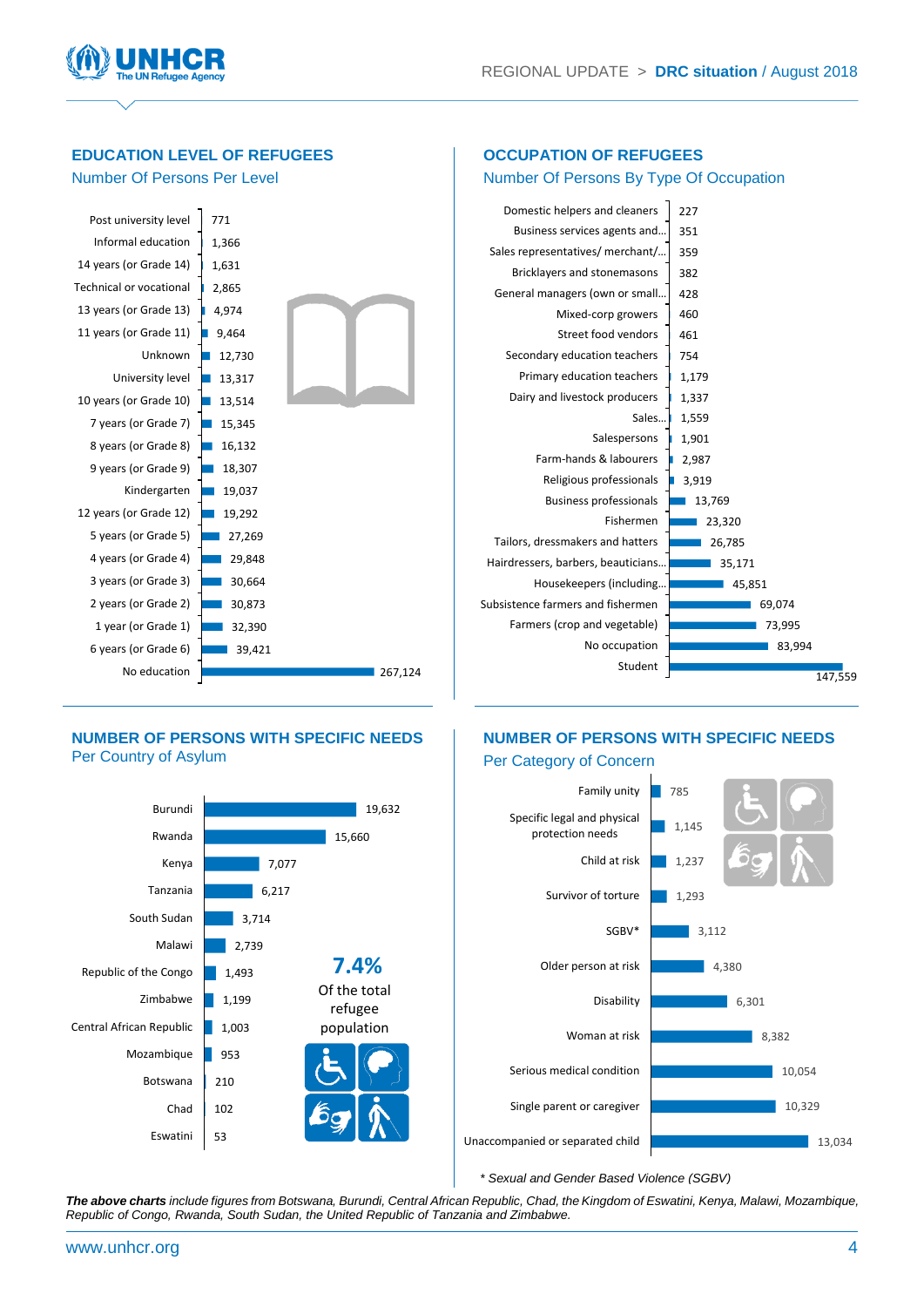

# Achievements during the Reporting Period

### ANGOLA

#### **Latest developments**

- A total of 13,914 Congolese refugees and asylum-seekers were residing in Lóvua refugee settlement and some 8,597 in the town of Dundo and its surrounding area.
- In August, 154 new arrivals from the DRC were recorded.
- From August 14 to 16, UNHCR organized a donor visit to Lunda Norte. Among the participants were the ambassadors of the Netherlands and South Africa and representatives from the embassies of France, Namibia, the United Kingdom and the United States of America, as well as the UN Resident Coordinator and representatives of other UN Agencies and partner organizations. The participants expressed their satisfaction with the services provided in the refugee settings, however, with concerns regarding the continuing gaps in the delivery of assistance, particularly food security, WASH and health. The potential return to DRC was raised during discussions with refugees, who are not in favor at this time.

#### **Achievements**

- The second health clinic was inaugurated in Lóvua settlement, on 31 August.
- UNHCR and its partner, *Medecins du Monde* (MdM), with the support and active participation of refugees, continued the information campaign against the outbreak of chicken pox in Lóvua settlement, resulting in a decrease of registered cases, which in July reached more than 200.
- Malaria prevention workshops were held by MdM in mid-August, with some 168 field mobilizers and partners among the participants.
- As part of an inter-agency initiative, the "Livelihoods in Lóvua settlement" document was released explaining the existing context in the settlement and a series of possible projects to be explored among livelihood partners.

#### **Challenges**

- From 13 to 23 August, the general food distribution (GFD) took place for refugees living in urban areas and in the Lóvua settlement, with some 21,715 individual beneficiaries from 5,102 households. However, due to critical funding constraints, food rations were significantly reduced and only 40 and 50 per cent of the monthly ration for maize meal and remaining food commodities, respectively, were provided. Relevant monitoring and messaging, including on acute malnutrition prevention, continued regularly.
- A strategy to invest in diversification of livelihood projects is currently under development, even though lack of funding remains a major challenge to implementation.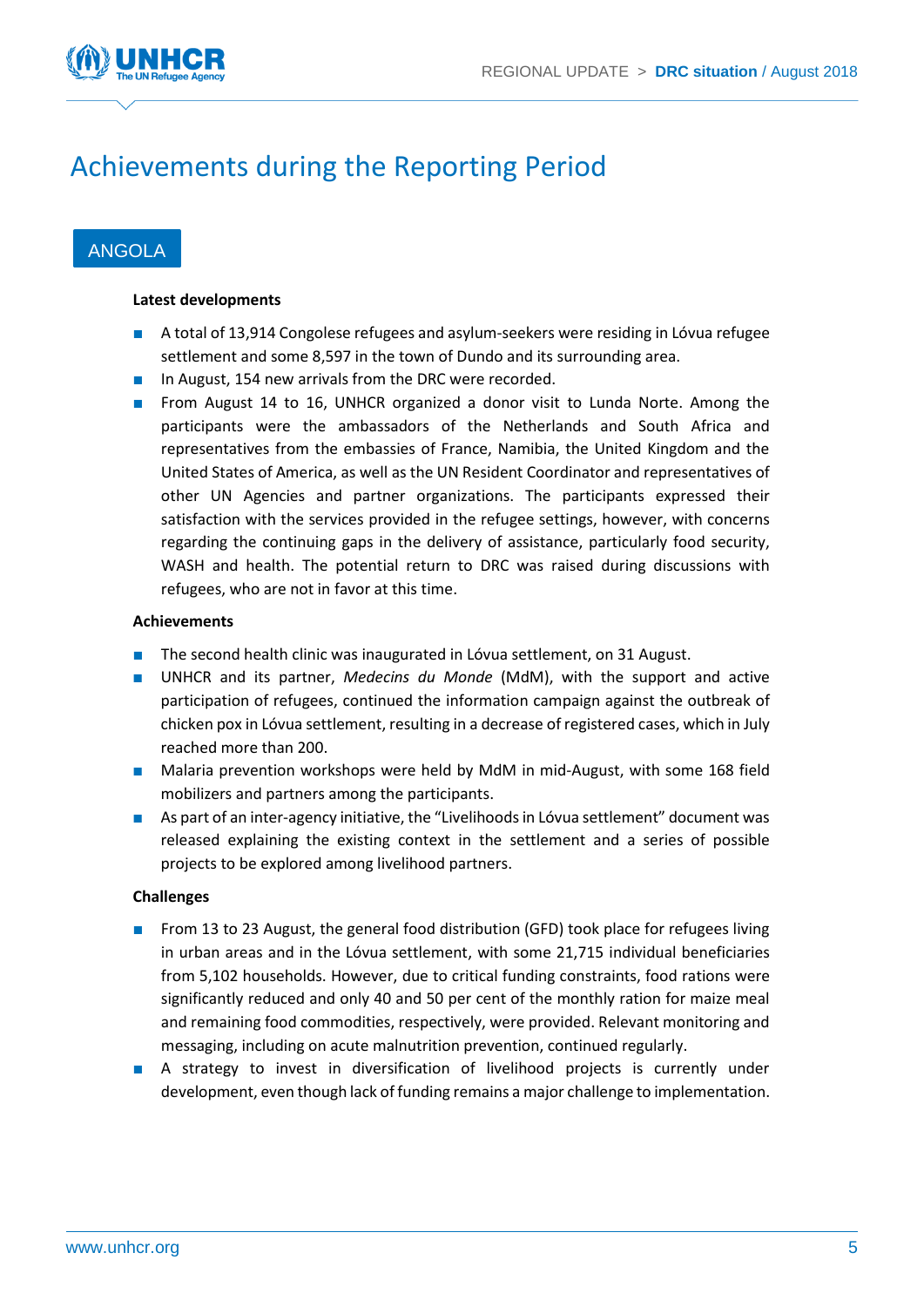

## BURUNDI

#### **Latest developments**

A total of 197 households of 446 new refugees from the DRC arrived in Burundi, bringing the total number of registered refugees and asylum seekers to 72,576.

#### **Achievements**

- Construction work of the fifth refugee camp in Nyankanda, entered its final stage.
- Two convoys of 99 households of 351 Congolese refugees were organized from Bujumbura and Cishemere transit center, in the western province of Cibitoke bordering the DRC, to Kavumu refugee camp in the province of Cankuzo. About 95 households of 338 refugees from the total population were new arrivals from the DRC, while the remaining 4 households of 13 refugees were residing in urban communities close to Bujumbura. Other transfers concerned 38 households of 61 refugees from camp to camp for family reunification and/or for protection reasons.
- Some 56 resettlement cases were submitted in August from which 136 departed for resettlement countries, bringing the total number of resettled Congolese refugees from Burundi to 1,927 since the beginning of this year.
- Following a significant number of school dropouts in 2017, UNHCR and its partners started campaigns to prevent further dropouts that might occur during the new school year. The campaign aims to encourage parents to enroll their children in schools.
- A total of 332 individuals were vaccinated for BCG, Polio and Measles, bringing the vaccination coverage rate to 92.5 in Kavumu and 100% in Bwagiriza refugee camps.
- UNHCR continues to implement Ebola preventive mechanisms, including campaigns and training of medical and field staff.

#### **Challenges**

■ UNHCR Burundi remains underfunded, which is negatively impacting the overall assistance and services available for refugees, including self-reliance activities and education. There are many overcrowded classrooms and lack of school materials/manuals challenges with health services, and shelters and latrines that need rehabilitation.

### **MALAWI**

#### **Latest developments**

■ There were some 21,764 Congolese refugees and asylum seekers in Malawi as at the end of August with some 463 new arrivals from the DRC.

#### **Achievements**

■ UNHCR's partner Welthungerhilfe (WHH) concluded work at Karonga transit center resulting in significant WASH improvements. Among others, pour flush latrines were rehabilitated and taps were fitted in all the eight latrines; bathrooms and storage room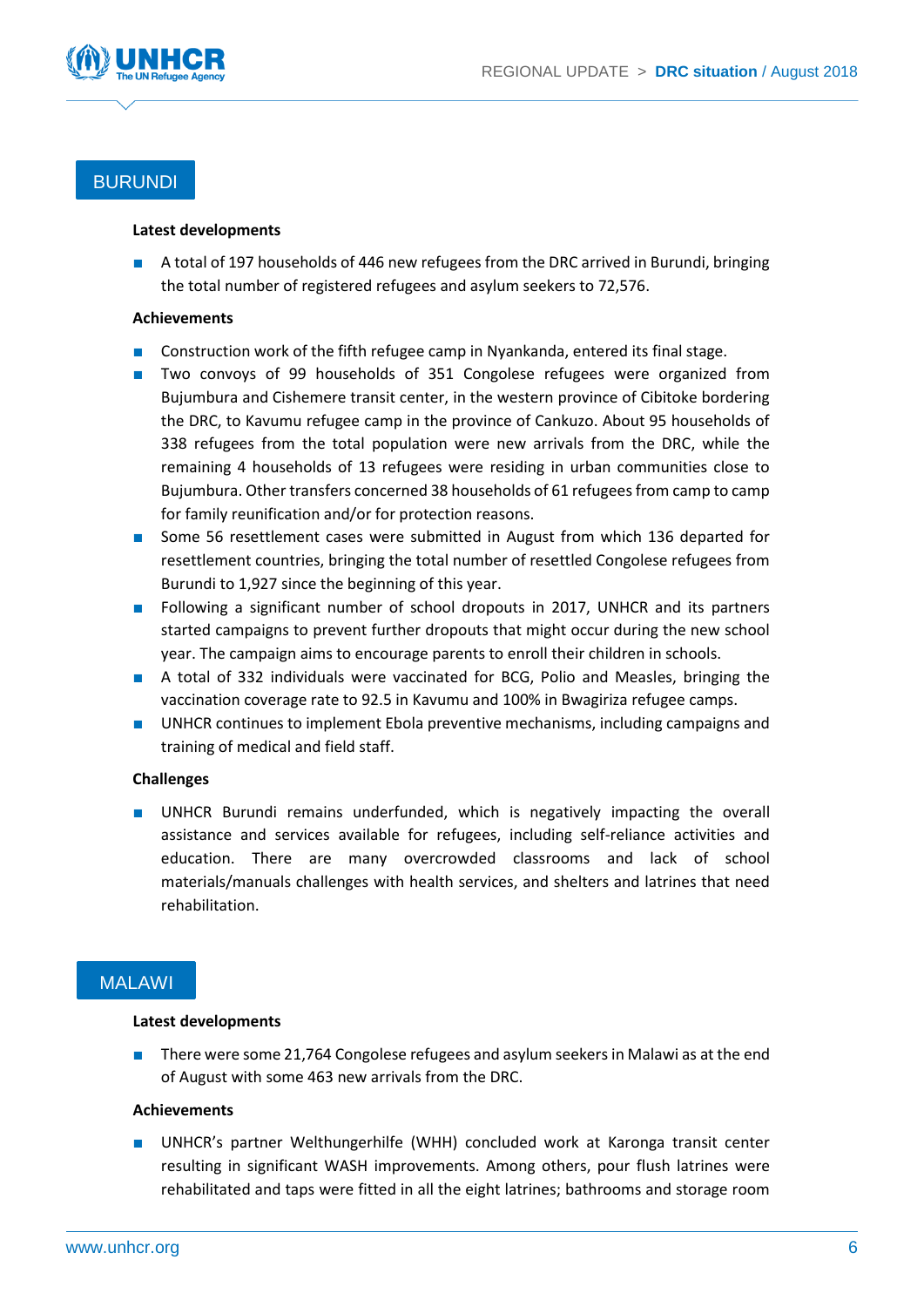

for NFIs and offices were rehabilitated, septic tank renovated and soak pit for washing slab constructed, while work continued on a drainage system.

■ WHH started work to install a solar powered water pump to address water challenges at the transit center in Karonga.

#### **Challenges**

- Regular rehabilitation of dormitories is needed at the transit center in Karonga, as well as at the "waystation" at Chitipa border point. WASH improvements is needed too, at Chitipa and Mbilima border points.
- Strengthening of health service delivery at Karonga transit center, as well as at Chitipa and Mbilima "waystations" remains critical.
- Congestion in Dzaleka refugee camp, where the new arrivals are hosted, is a major challenge, while the new site for relocation of refugees and asylum seekers is yet to be committed.

### RWANDA

#### **Latest developments**

- As of 31 August 2018, the number of Congolese refugees and asylum seekers in Rwanda stood at 81,740.
- There was a 91 per cent completion rate of the joint Government of Rwanda and UNHCR verification exercise in Nyabiheke camp, which started earlier in July. A total of 14,328 refugees were verified, while the remaining 9 per cent, representing some 1,476 refugees, is pending verification.
- The Legal Aid Forum (LAF) of Kigeme held a dialogue on 6 August with the participation of the Rwanda Investigation Bureau, local leaders from Nyamagabe district (sectors and cells neighbours of Kigeme refugee camp), MIDIMAR, Immigration officials, UNHCR and the Refugee Executive Committee. The dialogue mainly focused on the rights and obligations of refugees in Rwanda, crime prevention and in particular SGBV, human trafficking and drug abuse, as well as on the role of different partners and stakeholders in providing services to refugees in Rwanda.

#### **Achievements**

- A total of 700 refugee identity cards (IDs) were distributed to refugees in Gihembe camp.
- Some 495 Congolese refugee entrepreneurs were trained in business skills and received strategic business consulting services from INKOMOKO.
- The hygiene promotion team composed of 69 WASH committee members and 24 community health workers started operating in Nyabiheke camp.
- In Kiziba camp, some 80 shelters received renovation changing the plastic sheets to corrugated iron ones.
- A total of 10,387 persons benefited from outpatient medical consultations with bout 41 consultations per clinician per day. Among the identified morbidity diseases the top three were upper respiratory tract infections (URI) (42%), intestinal worms (5%) and skin disease (5%).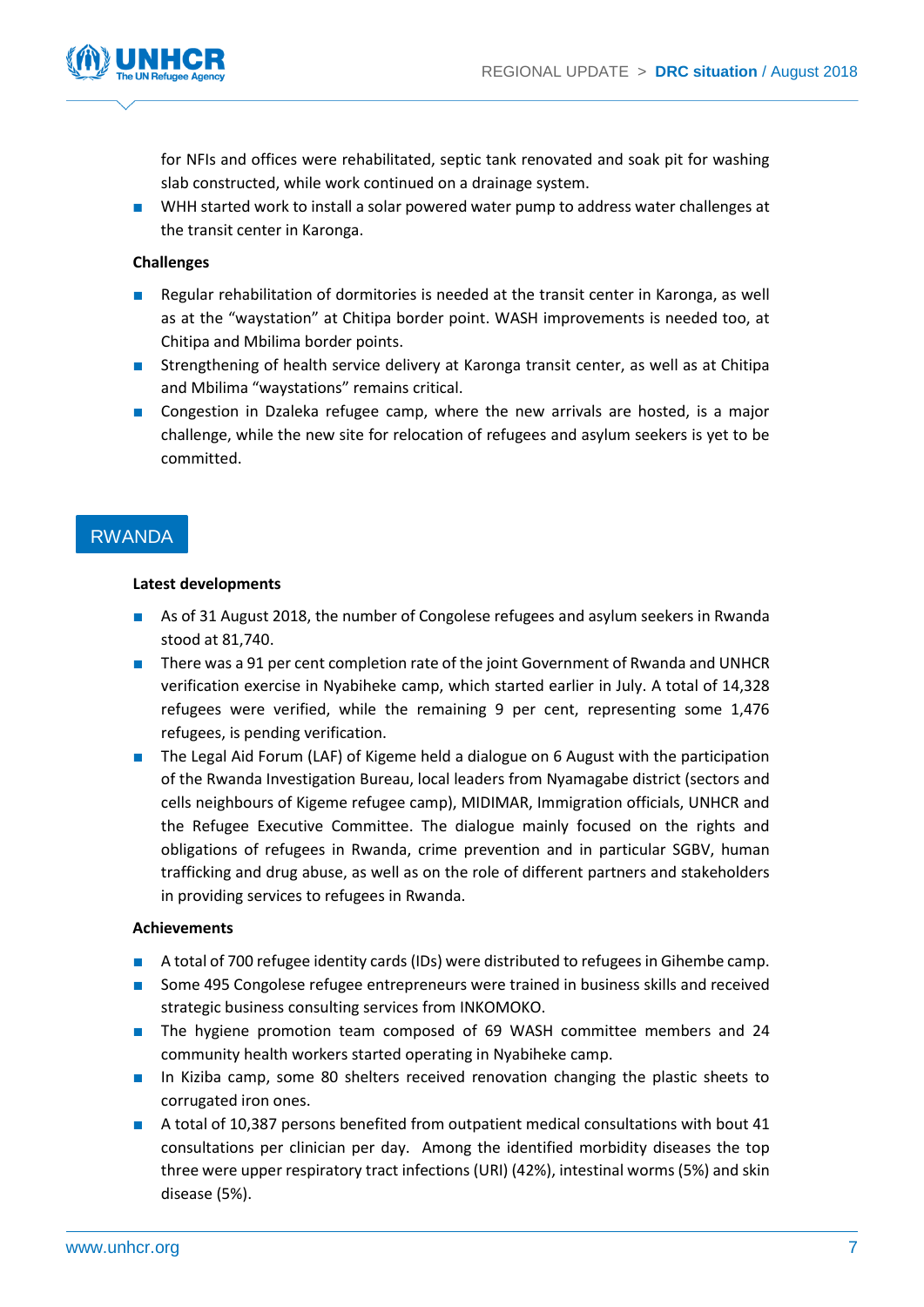

■ Legal assistance provided to 21 refugees in Kiziba camp.

#### **Challenges**

- Pregnant, lactating and person with chronic disease who are asylum seekers in Mugombwa and Kigeme camps are not receiving food assistance
- Due to fund limitations, there is a delay in medical referrals in all refugee camps which results in unmet needs.
- The average water supply in Nyabiheke camp remains 14.8 litres per person per day, which is below the minimum standard of 20liters. It is estimated that over US\$ 60,000 is needed to connect the camp to the district's water system (WASAC) ensuring regularity in the supply of the required quantity of water.
- An estimated 2,000 families continue to live in shelters roofed with plastic sheets with imminent risks of leakage and further deterioration as Rwanda currently faces another rainy season.
- Congolese students enrolled in secondary schools, universities, and vocational training centres away from the refugee camps have no access to healthcare.

### UNITED REPUBLIC OF TANZANIA

#### **Latest developments**

- There were some 84,088 refugees and asylum seekers from the DRC in Tanzania, as at 31 August 2018.
- On 6 August, representatives from the Ministry for Home Affairs (MHA) in Nyarugusu camp called for a special coordination meeting to deliberate on next steps following the Government's announcement to undertake a series of measures on camp operations. These measures include the closure of all large businesses such as bars, chemists, video halls and mobile money stores with the exception of smaller businesses selling basic commodities such as food, salt, and sugar. MHA officials claimed that these measures aim to restrict Tanzanian businessmen from profiting from refugee operations without paying tax and is also due to security concerns in avoiding cases of thieving from mobile money stores.

In addition, exit permits would continue to be issued to medical referral cases, as well as to refugees attending court cases and incentive workers attending workshops outside the camps provided they have appropriate paperwork.

Camp authorities in Nyarugusu issued a number of additional directives. Traineesmembers of the host community started also facing difficulties to access the training facility (MPCC) located near the common market.

The impact of these measures was immediately felt by refugees, and among other consequences, for instance, the price of basic commodities increased significantly.

■ UNHCR supported a DFID mission to the Kigoma region at the end of August. The main purpose of the mission was to follow up on the implementation of the activities they funded through UNHCR partners and to have a general overview of the current context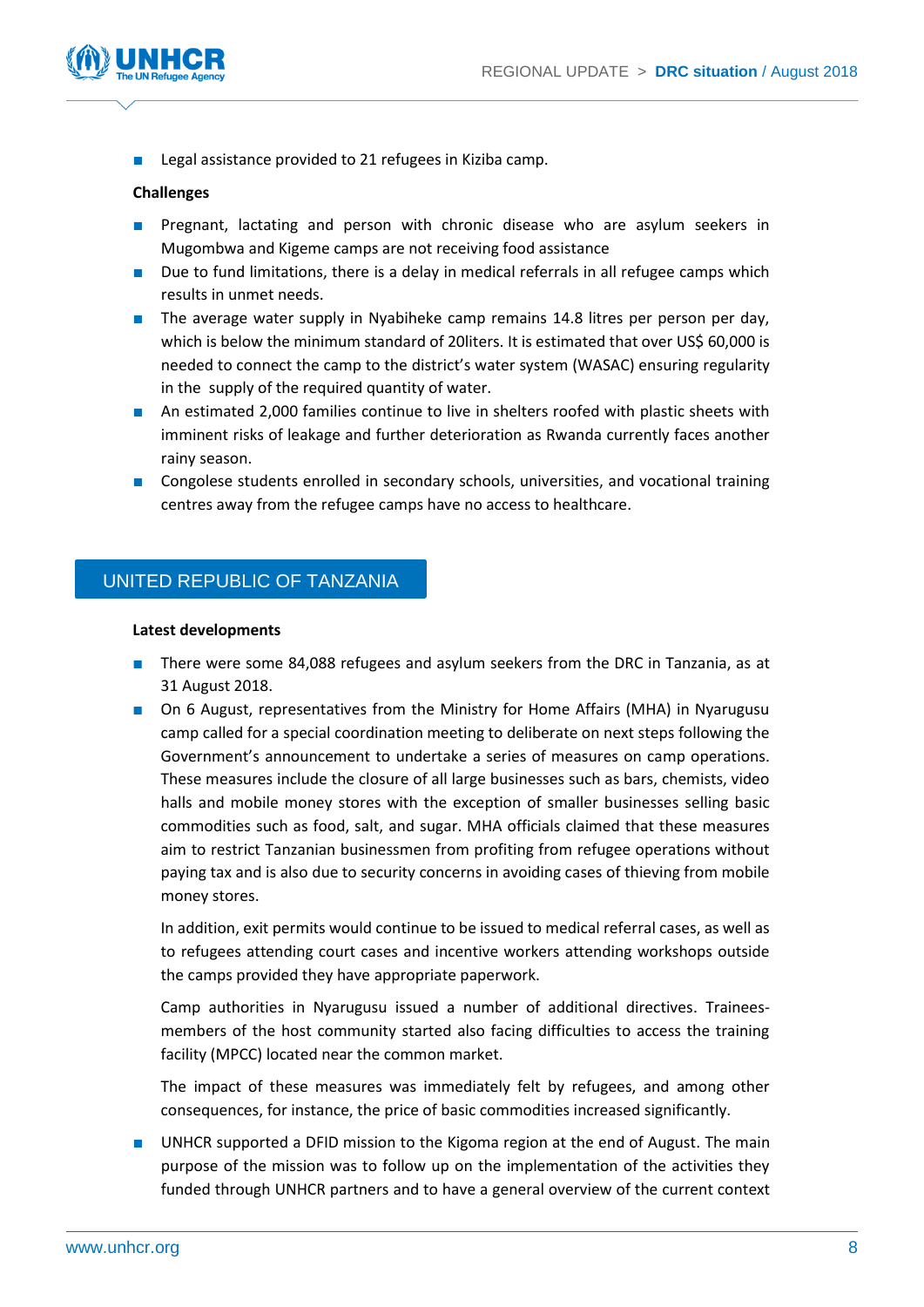

of the camp. UNHCR advocated for additional support to persons with specific needs (PSN) including SGBV survivors and other vulnerable individuals.

#### **Achievements**

- A total of 44 best interests of child determination reports (BID) were paneled. Among them 20 were approved for resettlement and 24 were approved for voluntary repatriation, as the best durable solution for unaccompanied and separated children.
- As at 31 August, the total number of Congolese refugees who departed for resettlement countries since the beginning of 2018, stood at 2,323 individuals. Since 2015, some 19,160 applications have been submitted under the Group Resettlement Programme aiming at resettling approximately 33,000 Congolese refugees to the United States within a five-year period.
- About 118 shelters were completed and construction and renovation work was in progress for 218 more. For PSNs, some 70 shelters were under construction and mobilization of funds was ongoing for upgrading 74 other shelters.

#### **Challenges**

■ Government policies continue to limit refugee opportunities for livelihoods and selfreliance. Refugees at Nyarugusu refugee camp are almost completely dependent on humanitarian assistance and therefore at heightened protection risks, including SGBV, exploitation and abuse. Despite the challenges and the extremely reduced protection environment, UNHCR continues to focus its advocacy and resource mobilization efforts on increasing integration activities of stability and resilience, and mitigating as much as possible negative coping mechanisms that result from the precarious socio-economic environment, food insecurity and limited access to basic social services and infrastructure.

### UGANDA

#### **Latest developments**

- As of 31 August, the total number of Congolese refugees and asylum seekers was 316,968. A total of 7,791 refugees from DRC entered the country in August through the border-entry points of Kisoro and Matanda. The new arrivals mainly comprise Lendu, Hima and Kinyarwanda speakers.
- The UNHCR Ebola response preparedness budget was finalized and shared with the Ministry of Health (MoH) and other partners.

#### **Achievements**

- Partners continue to respond to new arrivals from DRC and Ebola preparedness activities focusing on hygiene and sanitation. Construction of family latrines continued in settlements with combined completion of over 3,000 units bringing the coverage to 44%. The National Water and Sewerage Corporation (NWSC) commissioned a section of the sustainable water scheme to serve the host community in Rwamwanja (Kamwenge).
- In Kyangwali and Kiryandongo refugee settlements, a total of 189 shelters for people with specific needs (PSN) were constructed, with a total target of 381 for 2018. Semi-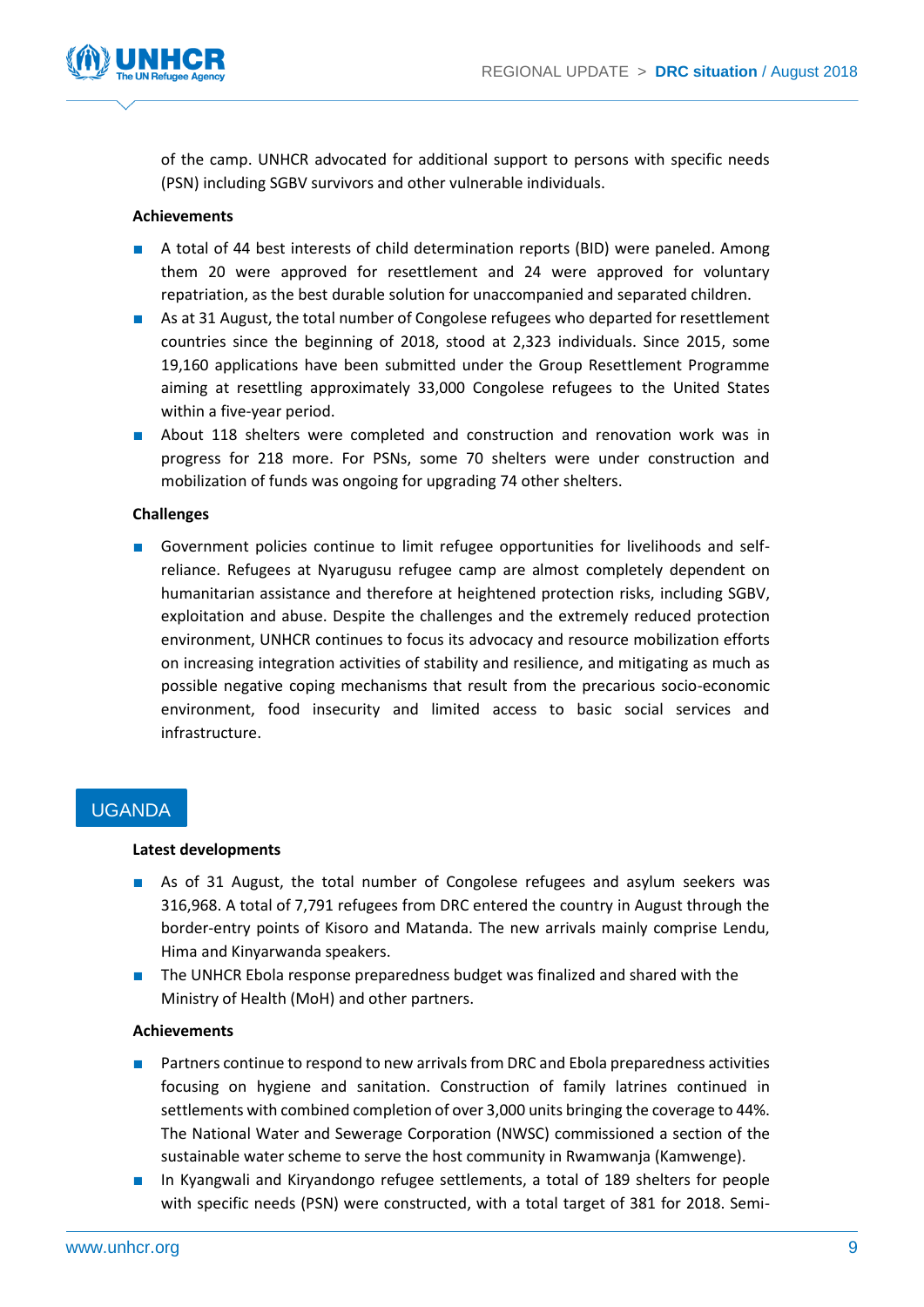

permanent PSN shelters in the Southwest were constructed: 25 in Kyaka II, 18 in Nakivale and 23 in Rwamwanja settlement.

- The ReHoPE library project for the Hoima Local Government is now completed, while construction works for the Ebola screening facilities at Kasonga are ongoing.
- The demarcation of new shelter plots by the Office of the Prime Minister continued in Kyaka II, with a total of 600 plots demarcated in August alone.

#### **Challenges**

- The ReHoPE library in Hoima is non-operational, despite construction completion, because it is not yet equipped with the necessary hardware or furniture etc. These items are not yet securely funded but it is hoped that the World Bank will cover the costs.
- The progress of semi-permanent PSN shelter construction in Kyaka II was slow and a joint meeting between UNHCR and AIRD was held in order to improve on the rate of implementation.

## **ZAMBIA**

#### **Latest developments**

- Some 480 new arrivals of Congolese were registered in August, bringing the total population of refugees and asylum seekers from the DRC to 42,521. Reception and registration of new arrivals continued in Lusaka, North-Western, Luapula and Northern provinces.
- A border monitoring mission comprising staff from the Office of the Commissioner for Refugees (COR) and UNHCR was undertaken in August in districts that border with DRC, including Mushindamo, Mwinilunga and Ikelenge in North-Western province, to assess the Government's preparedness and response capacity in the event of an influx. A similar mission was undertaken in the Copperbelt province. Furthermore, UNHCR and Government staff from North-Western province conducted an emergency response orientation field visit to Mantapala settlement and chiengi reception centre in Luapula province.
- In order to appreciate the inter-agency efforts towards the Congolese emergency response in Nchelenge District (Luapula Province), the UN Resident Coordinator, UNDP Country Director and UNHCR's team in Kawambwa visited Mantapala Settlement to assess the progress towards the provision of social services for refugees and host communities. Similarly, the mission also sought to understand the challenges and gaps that are yet to be addressed, especially as the Central Emergency Response Fund (CERF), which was supporting the work of over six UN Agencies and their partners, including UNHCR, came to an end. As the situation in the north of the country stabilizes and emergency partners begin to handover their programmes to the Government and UNHCR, development partners such as UNDP are exploring avenues to support development interventions in the areas of connectivity, mobility and access to energy.
- A national stakeholders' consultations to develop a Multi-year, Multi-partner Protection and Solutions Strategy (MYMPPSS), took place in Lusaka from 27-31 August. The two-day event brought together district authorities from the three main refugee hosting areas, line ministries, UN agencies, NGOs, faith-based organizations, the private sector, donors,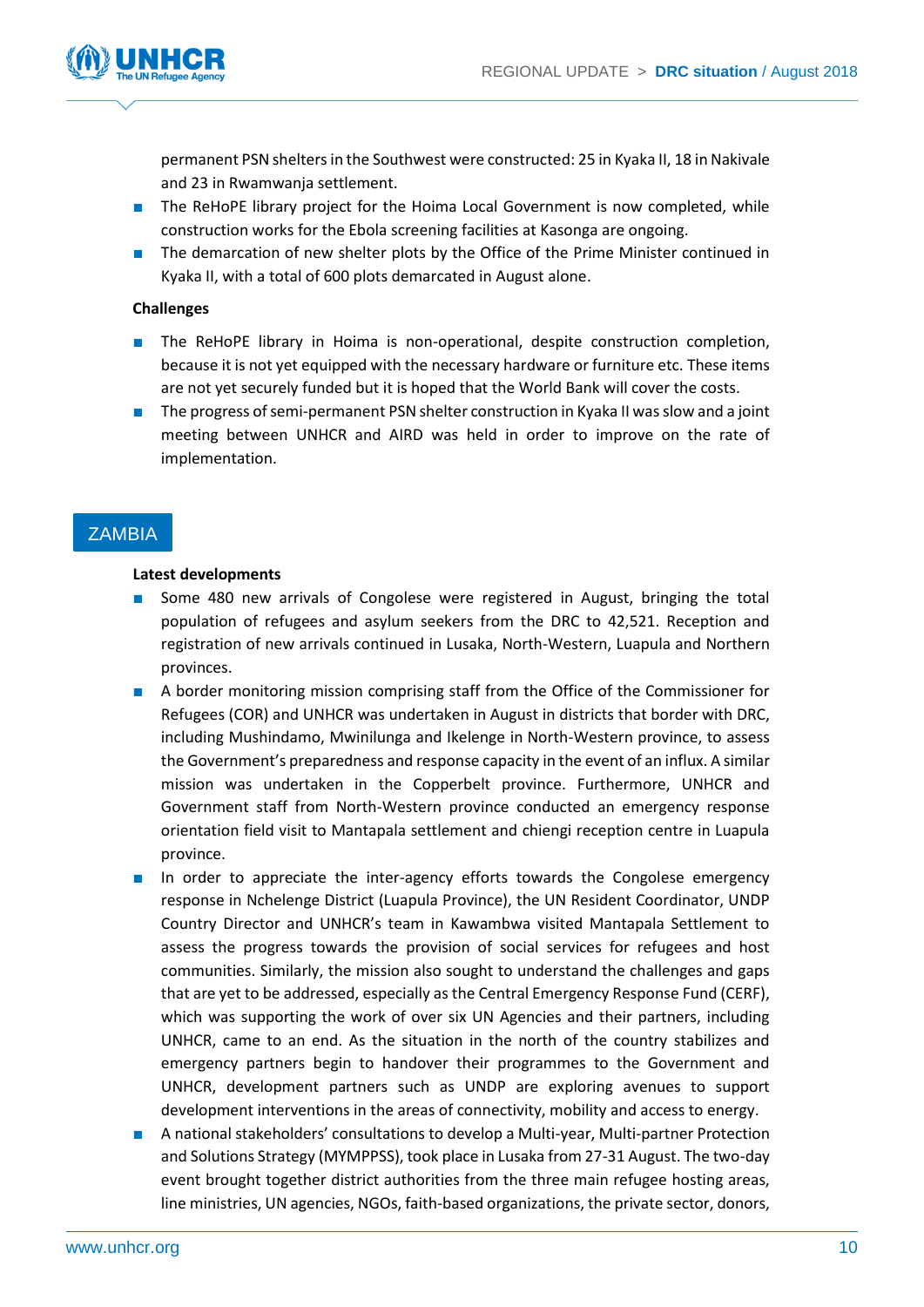

academia and refugee leaders. The purpose of the consultations was to exchange, collect and agree upon key areas of intervention to be supported by a wide range of current and potential partners in Zambia regarding the protection of refugees and others of concern, as well as the identification of durable solutions for them. The consultations will lead to the drafting of Zambia's MYMPPSS. Given that consultations for both the MYMPPSS and CRRF include to some extent the same partners, the outcomes of the MYMPPSS will also support the Government-led process for finalizing the CRRF roadmap, setting strategic direction on how Zambia will implement a comprehensive refugee response. Solutions for protracted and new arrivals (including Congolese) were discussed.

#### **Achievements**

- In Meheba refugee settlement, the District Joint Operations Committee (DJOC) continued to screen new arrivals, including from the DRC. The screening helped in decongesting the transit centre in the settlement as new arrivals is used to move to plots after adjudication.
- As Mantapala settlement is stabilizing, the address system of refugee shelters has been completed. It is now becoming easier to locate families in the settlement, especially during protection follow-up of those in need of assistance.
- Community leaders' committees involving refugees and host community were set up in Mantapala to promote community participation in local governance as well as a peaceful co-existence.
- A market has been established in Mantapala settlement to benefit both refugees and the host community.
- Under the livelihood programme, some 250 refugees and 50 host community households were identified to be supported through Caritas Mansa for rain-fed farming. Each household will be provided 0.5 hectares of land for this purpose. Although this support will benefit 300 households, the remaining 93% of the households in Mantapala settlement cannot be targeted due to lack of funding.
- Some 26 parents in Mantapala settlement were trained in foster care so that they are equipped to take care of unaccompanied children. A refresher course in Psychosocial Support was conducted for 44 (32 males and 12 females) caregivers. Within a two-month period, from July to August 2018, the caregivers supported 227 children (208 girls and 19 boys), while 173 psychosocial cases have since been closed and 54 cases remain active. Counseling has since continued.

#### **Challenges**

- Limited funding has continued to be a major challenge, negatively affecting the implementation of various sectors, such as provision of livelihood activities, specific programmes for youths, access to quality education and health.
- There is need to enhance the capacity of reception centres at the entry points in terms of infrastructure and pre-positioning of CRIs.
- Despite the localised launch of the Zambia chapter of the DRC RRRP, partners and stakeholders have been unable to generate additional resources locally. Therefore, with limited funding and CERF funds having come to an end, most of the partners, such as UNICEF and others, will be compelled to cease their humanitarian interventions. One of the main sectors that will be negatively impacted will be the health sector.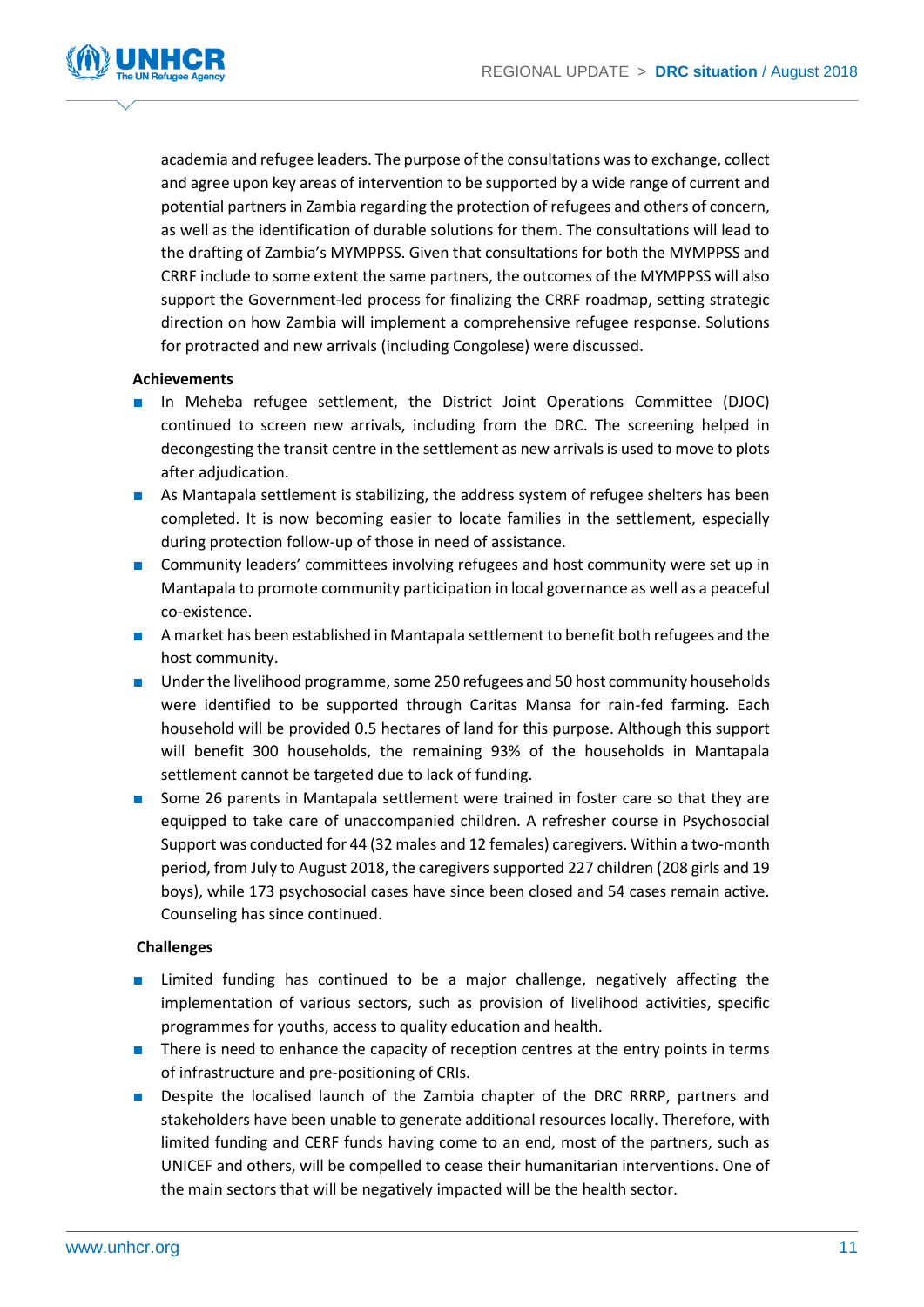

- The poor access road network and within the refugee settlement is one of the major challenges hampering the ongoing interventions. Meanwhile, the GRZ has availed some US\$ 50,000 to rehabilitate the main access road prior to the rainy season while UNHCR is actively mobilising to work on road network within the refugee settlement.
- Other challenges include the absence of network and connectivity in most parts of the settlements as well as the absence of access to energy and in particular lighting, thereby increasing the risk of SGBV incidents.

### **ZIMBABWE**

#### **Latest developments**

- During August, some 86 new arrivals from DRC into Zimbabwe were recorded, with a steady rate of new arrivals since the beginning of the year, bringing the total population of Congolese refugees and asylum seekers to 9,590.
- Some 9,033 individuals were residing in Tongogara refugee camp, located in Chipinge district, and about 554 Congolese were living in urban areas, mainly in Harare.

#### **Achievements**

■ Water supply was improved in Tongogara refugee camp and the amount of water availability per section increased from two and half hours per day to three hours.

#### **Challenges**

■ Owing to lack of funding, UNHCR cannot effectively respond to shelter needs of new arrivals and there remains a gap of some 338 shelters with a cost of about US\$ 337,324.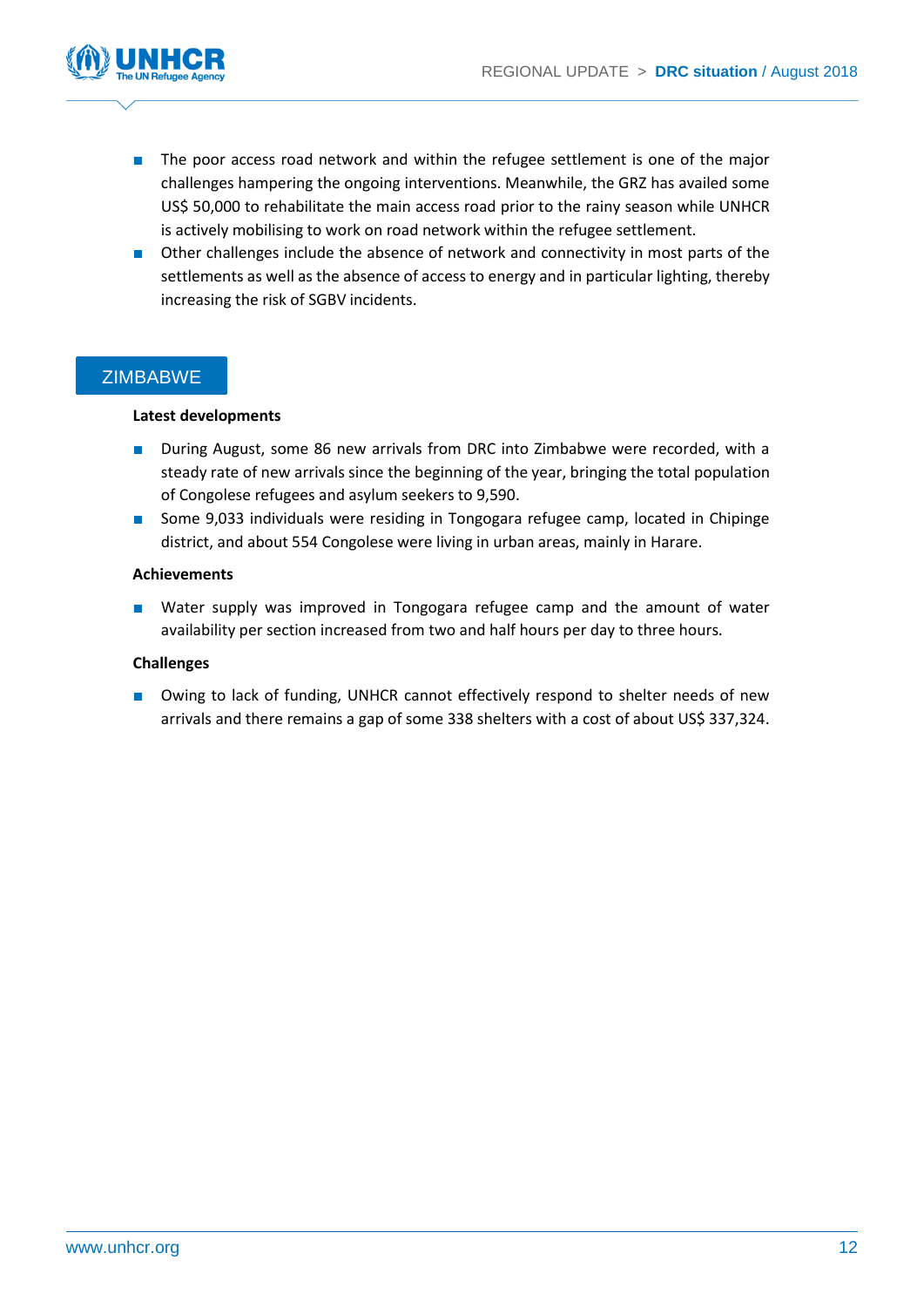

# Financial Information

UNHCR is very grateful for the financial support provided by donors who have contributed to our activities with unearmarked and broadly earmarked funds as well as for those who have contributed directly to the situation or operations.

#### **Donors who have contributed to the DRC situation:**

- United States of America
- CERF
- Belgium
- Finland
- Denmark
- European Union
- Sweden
- Japan
- Educate A Child Programme (EAC/EAA)
- IKEA Foundation
- Norway
- Italy
- Andorra
- Miscellaneous private donors

#### **BROADLY EARMARKED CONTRIBUTIONS**

**United States of America** 77.8 million | **Private donors Australia** 8.6 million | **Canada** 6.6 million | **Sweden** 3.2 million

France | Germany | Luxembourg | Malta | Norway | Republic of Korea | Switzerland | United Kingdom | Private donors

#### **UNEARMARKED CONTRIBUTIONS**

**Sweden** 98.2 million | **Private donors Spain** 45.2 million | **Norway** 42.5 million | **Netherlands** 39.1 million | **United Kingdom** 31.7 million | **Denmark** 25.5 million | **Private donors Republic of Korea** 22.2 million | **Switzerland** 15.2 million | **France** 14 million | **Germany** 13.7 million I **Private donors Italy** 11.9 I **Italy** 11.2 million | **Private donors Japan** 11.1 million

Algeria | Argentina | Belgium | Bosnia and Herzegovina | Canada | China | Costa Rica | Estonia | Finland | Iceland | India | Indonesia | Ireland | Israel I Kuwait | Liechtenstein | Lithuania | Luxembourg | Monaco | Montenegro | New Zealand | Philippines | Portugal I Qatar | Republic of Korea | Russian Federation | Saudi Arabia | Serbia | Singapore | Slovakia | Sri Lanka | Thailand | Turkey | United Arab Emirates | Uruguay | Private donors